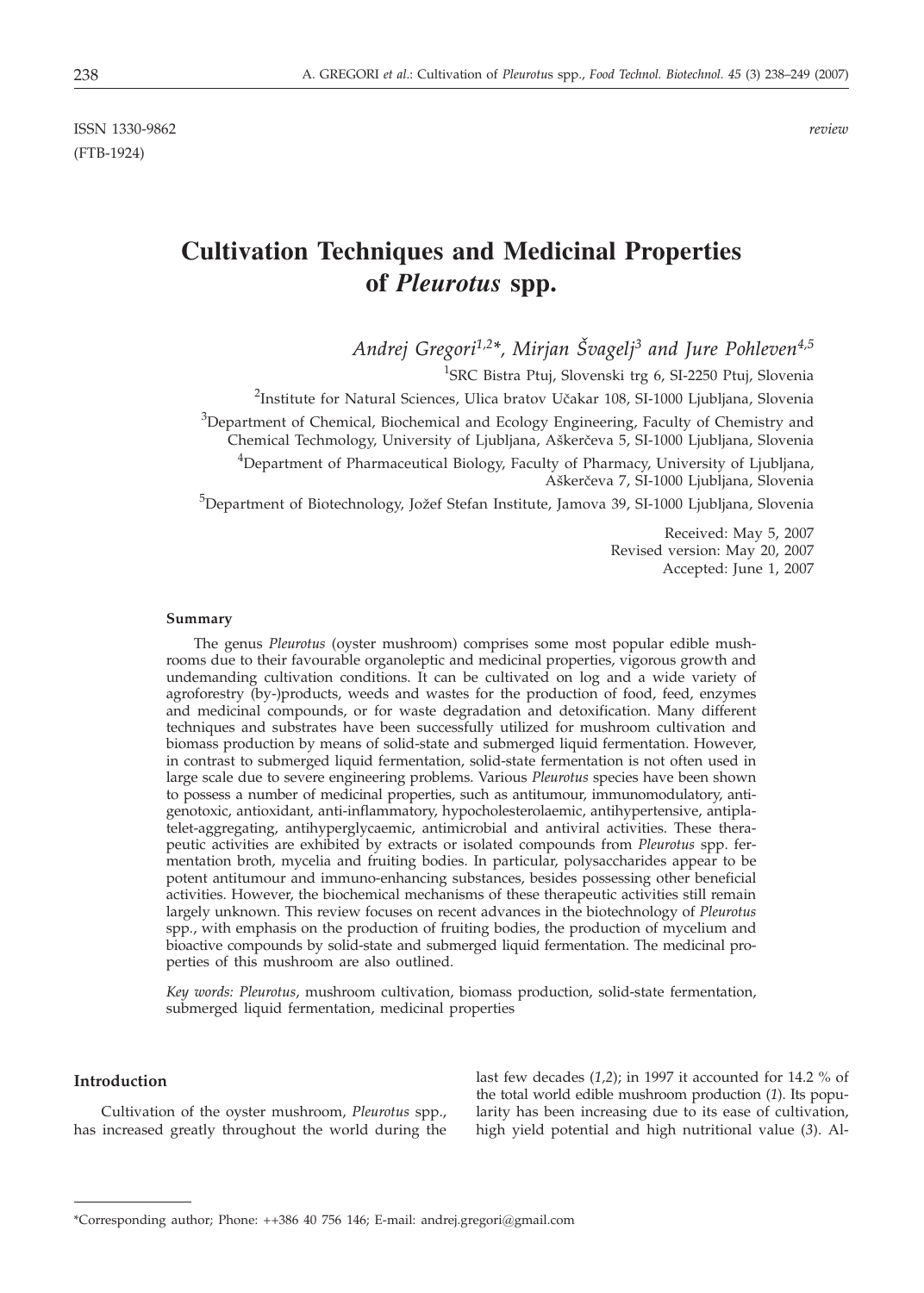though commonly grown on pasteurized wheat or rice straw, it can be cultivated on a wide variety of lignocellulosic substrates, enabling it to play an important role in managing organic wastes whose disposal is problematic.

New technologies and production techniques are being constantly developed as the number of required controllable environment parameters increases (*4*). Currently, solid-state fermentations, other than fruiting body production with *Pleurotus* spp., are used either in the transformation of wastes into animal feed or for enzyme production. Submerged liquid fermentation can, on the other hand, provide more uniform and reproducible biomass and can prove interesting for valuable medicinal products or for enzyme production because of uncomplicated downstream processing (*5*). Current research on *Pleurotus* spp. related to solid-state and submerged liquid fermentation is mainly concerned with substrate composition and optimization of culture parameters.

*Pleurotus* species have been used by human cultures all over the world for their nutritional value, medicinal properties and other beneficial effects. Oyster mushrooms are a good source of dietary fibre and other valuable nutrients. They also contain a number of biologically active compounds with therapeutic activities. Oyster mushrooms modulate the immune system, inhibit tumour growth and inflammation, have hypoglycaemic and antithrombotic activities, lower blood lipid concentrations, prevent high blood pressure and atherosclerosis, and have antimicrobial and other activities (*6*). Recent studies of the medicinal properties of oyster mushrooms have focused on isolated bioactive compounds; however synergistic effects of the constituents of mushroom extracts may be possible.

## *Pleurotus* **spp. Fruiting Body Production**

## *Substrates for oyster mushroom cultivation*

*Pleurotus* spp. cultivation is a very simple procedure in the case of log cultivation because it does not involve sophisticated equipment. However, despite its simplicity, large-scale cultivation on natural logs is not often used due to long incubation periods, low yields and environment-dependent production if conducted outdoors. Yields of *P. ostreatus* fruiting bodies vary with the species of trees used and range from 21 % biological efficiency (BE) for beech wood to 3 % BE for alder wood (*7*).

Broadleaf hardwood sawdust and straw-based substrates with added supplements are more often used in commercial production. In this case, these artificial substrates must be pretreated, mainly for elimination of contaminants, and handled in a clean environment. There are different methods of cultivation like shelf, bag, bottle, tray, jar, grid-frame, wall-frame and others (*8*). In practice, the most used are bag, bottle and shelf cultivation (*9*). Evaluation of *P. columbinus* cultivation in different bagging systems, in which partially pasteurized office papers were used as a growing substrate, revealed that polyethylene bags resulted in 109 % BE, followed by pottery (86 %), plastic trays (72 %) and polyester net (56 %) (*10*). Removal of the bottom half of the plastic cultivation bag and embedding artificial logs vertically

in soil resulted in a BE of up to 123 % and proved to be the optimal method for *P. nebrodensis* cultivation (*11*).

*Pleurotus* spp. can also colonize and produce mushrooms on pretreated conifer (*Pinus* spp.) wood chips but they do not always readily colonize non-pretreated conifer wood, due to the presence of inhibitory components (*12*). Some strains can, however, be adapted for cultivation on conifer-sawdust-based substrates (*13*). *Pleurotus* spp. can also be cultivated on wood waste or unused wood residues associated with harvesting or thinning operations, which can enhance economic returns needed to support ecosystem management (*14*).

Some pretreatment or supplementation with nutrients may be necessary. *P. ostreatus* BE is much lower when it is cultivated on fresh sawdust than on composted sawdust/bran mixture (*15*). Rodriguez Estrada and Royse (*16*) reported that *P. eryngii* fruiting body yields were significantly higher in substrates containing Mn  $(50 \mu g/g)$ and soybean than in the basal cottonseed hull/sawdust substrate.

Different types of straw are commonly used for *Pleurotus* spp. cultivation. Straw can be composted or pasteurized and extra additives can be used to increase the BE. When using rice and wheat straw for *P. sajor-caju* cultivation, higher yields were obtained on ground than on chopped straw, and yields were 10 % higher on rice than on wheat straw. Higher spawn levels enhanced mushroom yields (*17*). Rice straw appeared to be the best substrate for *P. ostreatus* mushroom cultivation when compared to banana leaves, maize stover, corn husks, rice husks and elephant grass (*15*). When cultivating *P. florida*, the incorporation of cotton seed powder into rice straw substrate enhanced mushroom yield, increased net and total protein, free amino acids and total lipids content, while there was a significant decrease in total dietary fibre, free sugars and polymeric carbohydrates (*18*). Supplementation of rice straw with a residual slurry obtained after production of biogas from manure improved the yield potential and increased protein and mineral contents of *P. sajor-caju* mushrooms (*3*). Wheat straw supplemented with *Lolium perenne* grass chaff stimulated fructification and mushroom yield of *P. pulmonarius* (*19*). *P. tuber-regium* strains from Australasian-Pacific regions showed faster mycelium growth rates when cultivated on wheat straw, while wild Nigerian strains performed better in sclerotia yield when cultivated on this substrate (*20*).

Cultivation of *Pleurotus* spp. on substrates containing added olive mill waste and wastewaters (OMWW) can be a viable alternative for converting these environmentally problematic materials into valuable, highly nutritious food. It has been shown that wetting a wheat straw and bran substrate with OMWW diluted in tap water (25 %) had no significant negative effect on the time required for mycelial colonization, primordium initiation or mushroom yield of *P. sajor-caju* and *P. citrinopileatus*. Application of 50 % OMWW led to a delay in colonization and reduction in yield, and deleterious effects were noted when using 75 % OMWW (*21*). Substrates with the addition of OMWW up to 30 % did not interfere with mycelial growth of *P. pulmonarius* but they did inhibit fruiting body formation. OMWW up to 10 %, however, did not inhibit pinhead appearance (*22*). Expe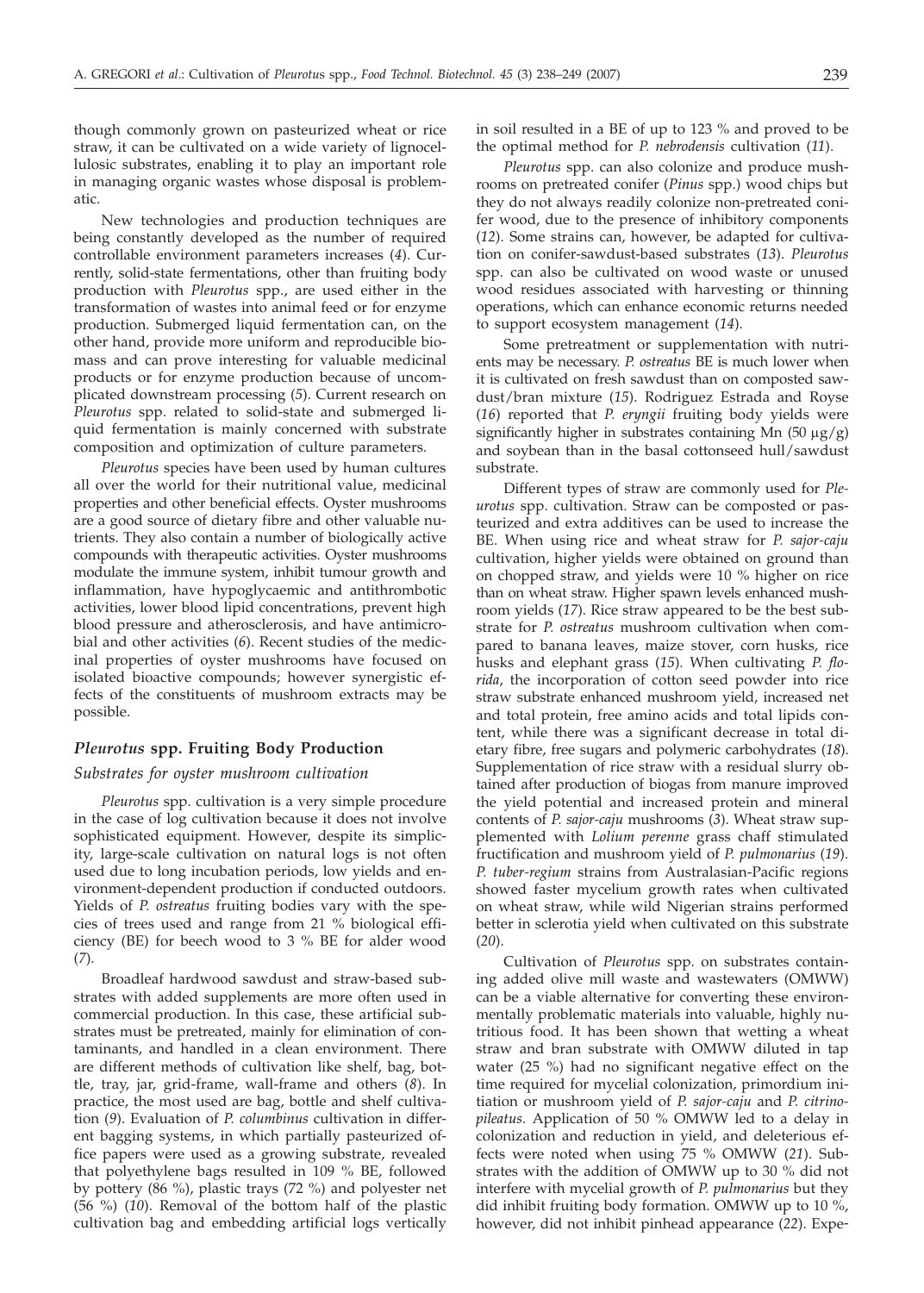riments with wild and commercial strains of *P. ostreatus*, *P. eryngii* and *P. pulmonarius* demonstrated significantly higher colonization rates on wheat straw and cotton waste than on peanut shells. Faster colonization was achieved on non-composted than on composted wheat straw and cotton waste substrates. Cellulose/lignin ratios in substrates were positively correlated to mycelial growth rates and mushroom yields of *P. ostreatus* and *P. pulmonarius*. In addition, there was a positive correlation between the C/N ratio and *P. eryngii* mushroom yield (*23*). A substrate composed of coffee pulp and *Digitaria decumbens* was also used for *P. ostreatus* cultivation and additional composting of this mixture improved the BE (*24*). When using a mixture of coffee pulp and wheat straw for *P. djamor*, *P. ostreatus* and *P. pulmonarius* cultivation, the observed decrease in caffeine content of the coffee pulp samples during the fruiting stage suggests that some caffeine accumulates in the fruiting bodies (*25*).

Much effort has been put into optimizing substrates based on different grass species for *Pleurotus* spp. cultivation. This is an effective way of converting abundant but low value materials into highly nutritional food, especially where wood and straw are scarce (*26*). *Lolium perenne* grass chaff stimulated fructification and mushroom yield of *P. pulmonarius* (*19*). Wooden crates were used, in a very simple substrate preparation for *P. ostreatus*, for composting a mixture of grass (*Digitaria decumbens*) and coffee pulp; 60 and 93 % BE were obtained in two harvests. Further composting for two to three days in each case improved the BE (*24*). When using chopped, pasteurized switch grass (*Panicum virgatum*) and pasteurized cottonseed hulls with wheat straw for *P. cornucopiae* cultivation, higher yields were obtained on cottonseed hulls/wheat straw substrate. Increasing spawn and supplement levels in switch grass/wheat straw substrate stimulated yield in a linear fashion. However, maximum yields were less than 50 % of those obtained with cottonseed hulls/wheat straw substrate (*27*). When supplementing spent rice straw substrate with oil seed cakes, cottonseed powder proved best in enhancing *P. sajor- -caju* mushroom yields. Mushrooms grown on substrate supplemented with cottonseed powder had increased protein and fat content, decreased carbohydrate content and contained no residues of gossypol. In addition, there was a significant reduction in the spawn run period when compared to the use of unsupplemented rice straw (*28*).

*P. ostreatus* and *P. sajor-caju* exhibited higher ash content when cultivated on rice straw than when cultivated on banana straw, and *P. sajor-caju* also showed higher moisture and fibre content when cultivated on rice straw (*29*). When cultivating *P. ostreatus* on corn and pumpkin straw, the substrate had no effect on the nitrogen content and amino acid profile of the fruiting bodies; however, the nitrogen content increased from the first harvest to the third harvest (*30*). Using water hyacinth biomass as substrate, BE was found to be higher with *P. florida* (86 %) than with *P. citrinopileatus* (79 %) (*31*). When *P. ostreatus* var. *salignus* was cultivated on peanut, soybean, sorghum or wheat straw, the highest and lowest yields were obtained on peanut and sorghum straw, respectively. The highest protein content, pileus/stipe ratio, sporophore mass, percentage of dry material, and nitrogen and carbon contents were obtained with peanut straw. Sorghum resulted in the lowest mushroom mass and pileus/stipe ratio, whereas the lowest protein and nitrogen content, and dry material mass were obtained with wheat straw (*32*). Among different agrowastes tested (cotton stalk, coir fibre, sorghum stover and mixtures of these wastes), the maximum yields of *P. sajor-caju* and *P. citrinopileatus* were obtained on cotton stalks, while *P. platypus* yields peaked on sorghum stover (*33*).

Weed plants (*Leonotis* sp., *Sida acuta*, *Parthenium argentatum*, *Ageratum conyzoides*, *Cassia sophera*, *Tephrosia purpurea* and *Lantana camara*) without heat pretreatment were tested for *P*. *ostreatus* cultivation. *Leonotis* sp. mixed with rice straw was the best substrate for spawn run and mushroom cultivation while *T. purpurea* was the least appropriate. The main problem of *P. ostreatus* cultivation on weed-composed substrates was the low yield that was obtained in the second flush. This problem could be overcome by mixing weed plants with rice straw. The fruiting body protein content was higher when *P. ostreatus* was cultivated on *Cassia sophera, Parthenium argentatum* and *Leonotis* sp. than on weeds supplemented with rice straw or on rice straw alone (*34*).

When hazelnut, *Tilia* spp., European aspen leaves, wheat straw, sawdust and waste paper were used as substrates, the best major component and substrate combination for mushroom productivity were wheat straw and wheat straw in combination with waste paper. Mixtures involving waste paper generally produced higher yields than other combinations. The lowest yield and the smallest fruiting body diameters were obtained from *Tilia* spp. and European aspen leaves in combination with sawdust. The greatest number of fruiting bodies was obtained on a mixture of wheat straw, hazelnut leaves and waste paper (*35*). Mandeel *et al.* (*10*) cultivated *Pleurotus* spp. on various lignocellulosic wastes supplemented with fresh chicken manure. The highest BE was noted on cardboard with both *P. columbinus* (134 %) and *P. ostreatus* (117 %). Experiments conducted by Baysal *et al.* (*36*), which involved cultivation of *P. ostreatus* on waste paper with addition of chicken manure, peat and rice husks, showed that increasing the amount of rice husks added to the substrate accelerated spawn running, pinhead formation and fruiting body formation. Larger proportions of peat and chicken manure had a negative effect on growth. A study on growth and productivity of different *P. ostreatus* strains on sunflower seed hulls supplemented with N–NH<sub>4</sub><sup>+</sup> or Mn, showed that the addition of growth-limiting mineral nutrients increased the mycelial growth rate. BE increased over control values and reached 60–112 %, depending on the strain and the concentration of Mn and N–NH<sub>4</sub><sup>+</sup> (37).

Non-pretreated spent brewery grains were successfully used as a basic substrate material for *P. ostreatus* cultivation in polypropylene bottles. Few fruiting bodies were formed on spent grain alone; however 19 % BE was obtained with the addition of 45 % wheat bran. The chemical analysis of fruiting bodies indicated that *P. ostreatus* cultivated on spent grain substrate had a higher nutritional value than those grown on other types of substrates (*38*).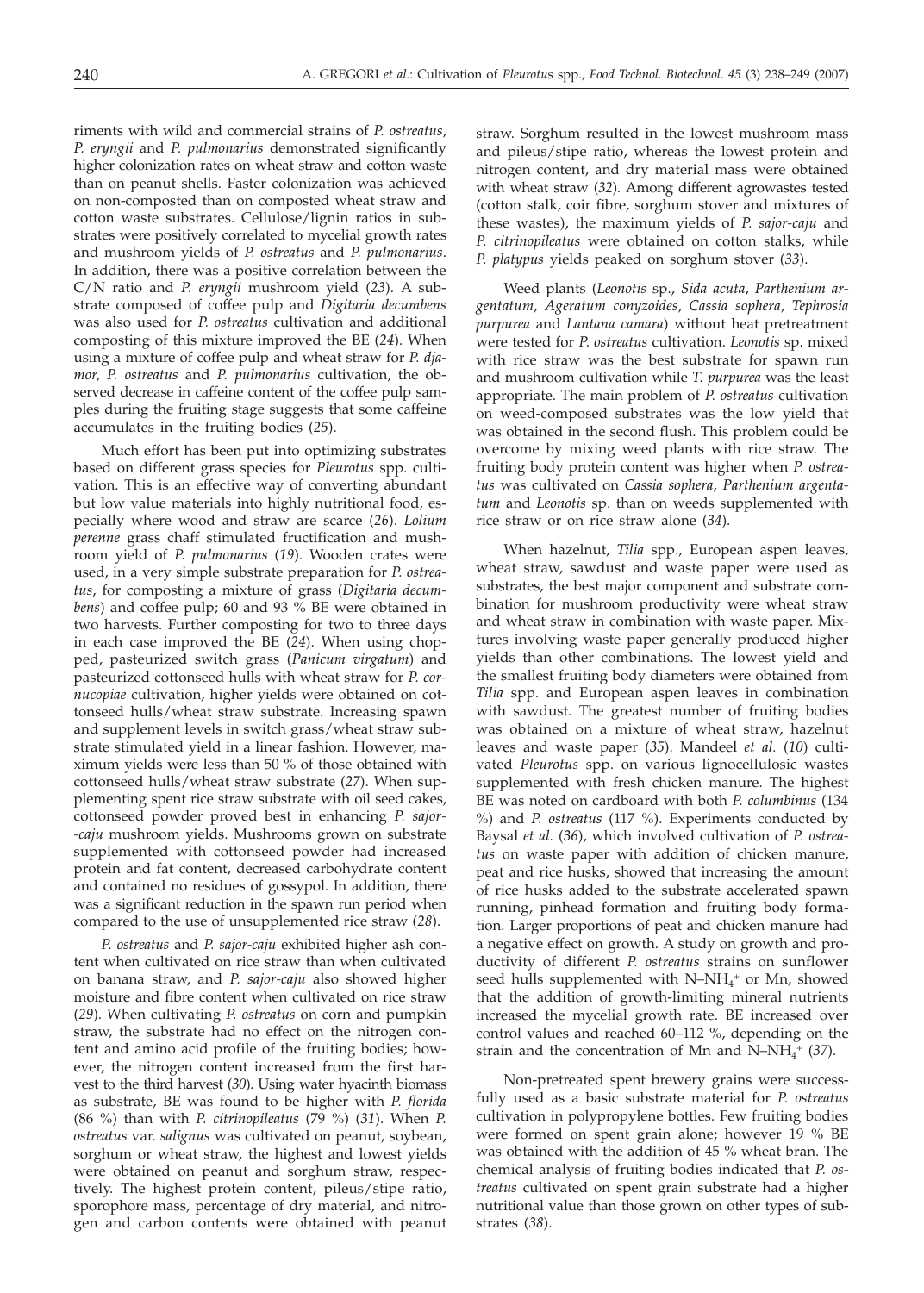# *Other factors influencing oyster mushroom development*

There have been various reports on other factors that influence the development of oyster mushrooms. None of these factors has been studied in depth; the various observations that have been made are outlined in the paragraphs below.

Cho *et al.* (*39*) discovered that inoculation of pure *P. ostreatus* mycelium cultures with strains of fluorescent *Pseudomonas* spp., isolated from the mycelial plane of commercially produced mushrooms, promoted the formation of primordia and enhanced the development of the basidiomata. These results strongly suggest that inoculation of the mycelium with specific bacteria may have beneficial applications for mushroom production.

It was reported that the bacterial blotch disease in mushrooms caused by *Pseudomonas tolaasii* was more severe when substrates were amended with Cu in *P. eryngii* cultivation (*16*). Two compounds from olive mill waste, 4-methylcatechol and catechol, were found to be effective against *P. tolaasii* and supplementation with up to 10 % OMWW reduced bacterium-related symptoms (*22*).

Qu *et al.* (*40*) demonstrated the influence of heavy metals in substrates on *P. eryngii* primordial formation, fruiting body development and BE. Heavy metal (As, Hg and Cd) supplementation decreased average growth yields and BE of *P. eryngii*, whereas Pb supplementation improved both parameters.

Irradiation by red and green light stimulated vegetative growth of *P. ostreatus* mycelium and shortened the substrate colonization and fructification time. The increased fruiting body yield in irradiated cultures reached 36–51 % (*41*).

The cytolytic protein ostreolysin, isolated from *P. ostreatus* fruiting bodies, was specifically expressed during fruiting initiation, suggesting its involvement in fruiting body formation. When purified ostreolysin was used as a supplement on nutrient media plates inoculated with *P. ostreatus* mycelium, the protein stimulated primordia and fruiting body formation (*42*).

#### **Solid-State Fermentation with** *Pleurotus* **spp.**

Most solid-state fermentations (SSF) with *Pleurotus* spp. have been small scale, that is, they have involved solid substrate in Erlenmeyer flasks or in agar plates. Recent studies have been focused on the utilization of lignocellulosic organic waste materials for either lignin degradation, use as animal feed or enzyme production.

## *SSF for Pleurotus spp. mycelial biomass and mushroom production*

When agar-based media are used, medium composition plays an important role as it determines the mycelial growth rate, and correct medium ingredient ratios are crucial for fast colonization. Nasim *et al.* (*43*) found that malt extract agar (MEA) provided faster *P. ostreatus* mycelial growth rates than did Murashige and Skoog's (MS) medium and potato dextrose agar (PDA). The slowest growth was observed on PDA medium. The most effective carbon, nitrogen and inorganic salt supplements for vigorous *P. nebrodensis* growth were glucose, peptone and  $MgSO<sub>4</sub>$  (11).

Mycelium production on lignocellulosic substrates has also been investigated. Amongst seven mushroom cultivation substrates, the mycelial extension rates were highest on cotton gin-trash, peanut shells and poplar sawdust. Supplemented oak sawdust and olive mill waste were poor substrates for most species examined, while almost all strains performed adequately on corn cobs (*44,45*). Different substrate combinations were evaluated for *P. ostreatus* mycelial growth and favourable combinations were *Tilia* spp. leaves with wheat bran and *Populus* spp. leaves with wheat straw. The authors also reported that mycelial growth and mushroom yield have different requirements (*46*), whereas others reported that mushroom yield was directly related to the spread of the mycelium within the substrate (*15*).

## *SSF waste utilization and enzyme production by Pleurotus spp.*

Much work has been done recently on waste utilization by *Pleurotus* spp., mostly concerned with the potential of locally available waste and agricultural by-products for either transformation into animal feed or as primary substrates for enzyme production.

Villas-Bôas *et al.* (*47*) investigated the conversion of apple pomace by *Candida utilis* and *P. ostreatus*, separately and in coculture, in SSF. *C. utilis* was a better candidate for biological treatment of apple pomace as the yeast lowered the residual free sugar concentration more than *P. ostreatus* did. When both organisms were used, apple pomace digestibility decreased while the protein content increased, with the final product being suitable for use as a protein supplement for cattle feed. Fermentation with *P. ostreatus* alone was, however, discarded as a viable treatment of apple pomace. Furthermore, recycling of viticulture waste in SSF with *P. ostreatus* and *P. pulmonarius* also yielded a high-fibre feed for limited use in ruminants (*48*). Tests on water hyacinth biomass delignification showed that organic matter loss was higher in samples inoculated with *P. citrinopileatus* than *P. florida*. Improvement of delignification and dry matter digestibility was, however, higher with *P. florida*, which also proved to be more effective than *P. citrinopileatus* for the production of highly digestible mycoprotein-rich ruminant feed (*31*). Intensive *P. ostreatus* mycelial growth was observed in substrates containing leftover hemp seeds, whole ground corn plant or sesame oil press cake. Intermediate growth was observed in substrates containing olive mill waste, rape oil press cake or sunflower oil press cake while slowest growth rates were observed in the substrate containing soy oil press cake (*44,45*). Ghibom *et al.* (*49*) introduced a novel approach for utilizing whey permeate with *P. ostreatus* in an SSF system. They concluded that whey permeate could provide a viable substrate for production of *P. ostreatus* mycelium. The optimal growth conditions were 44 g/L of lactose, pH=6.0 and 24 °C.

White-rot basidiomycetes are efficient decomposers of lignocellulose, due to their capability to synthesize relevant hydrolytic and oxidative extracellular enzymes. Lignocellulolytic enzymes have significant potential applications not only in the chemical, fuel, food, textile,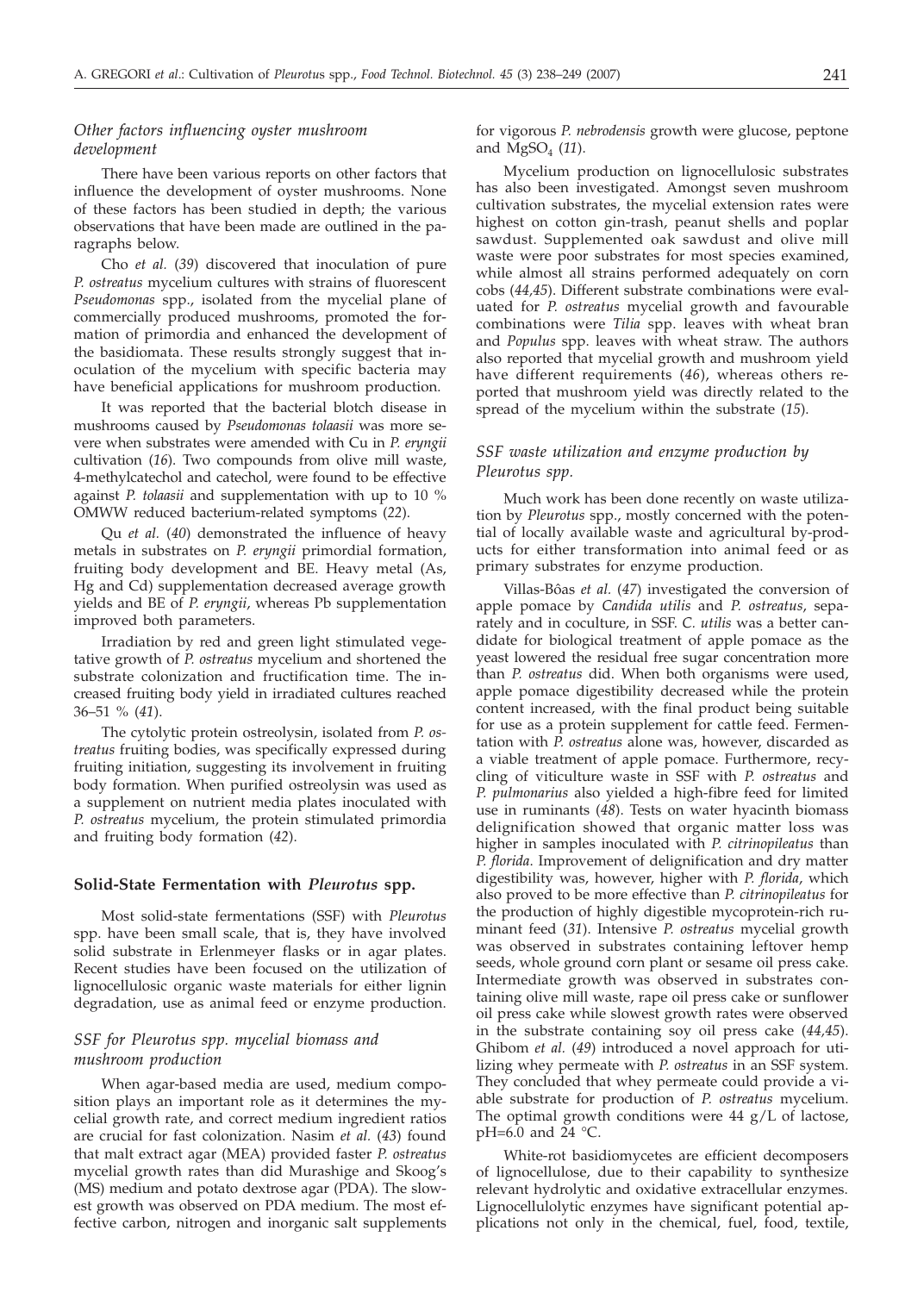laundry and pulp and paper industries but also in agriculture and for animal feed production (*50*).

Hölker and Lenz (*4*) introduced a trickle-film fermentation process on sugarcane bagasse with *P. ostreatus* for laccase production, which turned out to be highly suitable for extracellular enzyme production. High enzyme levels were produced when the growth medium was repeatedly changed. When compared to submerged liquid fermentation, the productivity was better and two laccase isoforms were detected.

Banana leaf waste was a better substrate than banana pseudostem waste in the production of extracellular enzymes by *P. ostreatus* and *P. sajor-caju* in SSF and is a potential alternative to other agrowaste substrates. The yields were, however, too low and commercially not viable. It was suggested that a larger surface area of banana leaf waste could be a determining factor for better enzyme production (*51*). This is in agreement with Zhang *et al.* (*17*) who reported that *P. sajor-caju* grew faster and provided better yields on ground straw than on chopped straw. There is, however, a substrate particle size limit, as more finely ground straw inhibited growth. Optimal particle sizes should therefore be determined for all applications.

Staji} *et al.* (*52*) performed SSF with *Pleurotus* spp. on grapevine sawdust, which was supplemented with synthetic medium to provide nitrogen and trace minerals. Peroxidase activity was detected in all strains evaluated, the highest being with *P. ostreatus* and *P. pulmonarius*. The highest laccase activity was detected at 10 days of fermentation in *P. ostreatus* followed by *P. pulmonarius* and *P. eryngii.* Organic nitrogen sources have been shown to stimulate enzyme production more than inorganic sources. Cyanobacterial biomass was used as a nitrogen supplement and stimulated *P. ostreatus* growth and laccase production in SSF. The authors concluded that dry biomass of diazotrophic cyanobacteria not only helps to maintain an optimal C/N ratio but also confers a good porosity, which sustains the oxygen supply within the matrix of solid particles (*53*). The nature of the substrate as well as the cultivation method affects the expression of lignocellulolytic enzymes. The study conducted by Elisashvili *et al.* (*54*) revealed that SSF of tree leaves by *Pleurotus* spp. was favourable for laccase and manganese peroxidase (MnP) production. Furthermore, coculturing can be an effective method for biopulping and improvement of lignin degradation (*55,56*). Chi *et al.* (*56*) demonstrated that coculturing *P. ostreatus* with *Ceriporiopsis subvermispora* significantly stimulated lignin degradation when compared to monocultures. Laccase production and MnP activity were stimulated in cocultures of *P. ostreatus* with *C. subvermispora* or *Physisporinus rivulosus* and a change in the isoform composition of those enzymes was also observed.

These studies show that the cultivation method can have drastic effects on the production of valuable substances by *Pleurotus* spp. and its economical feasibility.

# **Submerged Liquid Fermentation with** *Pleurotus* **spp.**

Submerged liquid fermentation (SLF) techniques have been developed for a variety of fungi and are used in mycelium propagation for different applications, such

as liquid spawn for fruiting body production on solid substrates; biomass production for food, dietary supplement and pharmaceutical applications; and conversion of waste biomass and enzyme production. SLF offers the possibility of high biomass production in a compact space, shorter time and with fewer chances of contamination (*57,58*). While SSF will remain the chosen method for mushroom production, there will be a continued increase in the development of SLF technology to produce more uniform and reproducible biomass of medicinal fungi. Western biotechnology companies have yet to recognize the potential in this area of medical bioscience (*5*).

## *SLF for Pleurotus spp. biomass and polysaccharide production*

The most detailed study of *P. ostreatus* growth in SLF was conducted by Márquez-Rocha *et al.* (*59*). They studied *P. ostreatus* cultivation in a stirred tank bioreactor and revealed that by varying impeller geometry and speed, and aeration intensity, the growth rate and pellet size changed. A clear tendency was observed for smaller pellet sizes to result in higher specific growth rates. For promotion of mycelium growth the pellets need to be broken down, but on the other hand, a balance between growth and hyphal fragmentation must also be achieved.

The lag phase for *P. tuber-regium* growth and bioconversion efficiency in SLF was shorter with glucose and fructose than with maize starch. In scaled-up fermentations, addition of fructose to basal medium supported higher mycelial yields than the addition of glucose. Yeast extract as the nitrogen source proved better than peptone when monosaccharides were used as the sole carbon source (*60*).

Recent studies on mushroom polysaccharides have demonstrated many interesting biological activities, which are described later in this review. The production of *Pleurotus* spp. mycelial biomass and valuable polysaccharides in SLF depends on the species used, growth parameters, growth timing and their nutritional requirements (*61,62*). Response surface methodology, a widely known optimisation procedure, was used to optimise the medium in order to maximize growth and polysaccharide production by *P. citrinopileatus*. The highest polysaccharide yield was obtained with a  $C/N$  ratio of 40, an initial pH=5.5 and a cultivation temperature of 25 °C (*63*). Another parameter that influenced growth and polysaccharide production by *P. ostreatus* in SLF was the initial oxygen transfer rate  $(K<sub>L</sub>a)$ . Better polysaccharide yields were obtained with a lower initial  $K_{\text{I}}\text{a}$  (64).

## *Waste utilization and enzyme production by Pleurotus spp. in SLF*

SLF is also suitable for enzyme production and waste bioconversion. Most recent work is focused on substrate optimization for maximal production of hydrolytic and oxidative ligninolytic extracellular enzymes.

Staji} *et al.* (*52*) performed SLF with *P. eryngii*, *P. ostreatus* and *P. pulmonarius* on different carbon and nitrogen sources. In the medium with the best carbon sources (mandarin peels and grapevine sawdust), both *P. eryngii* and *P. ostreatus* showed the highest laccase activity with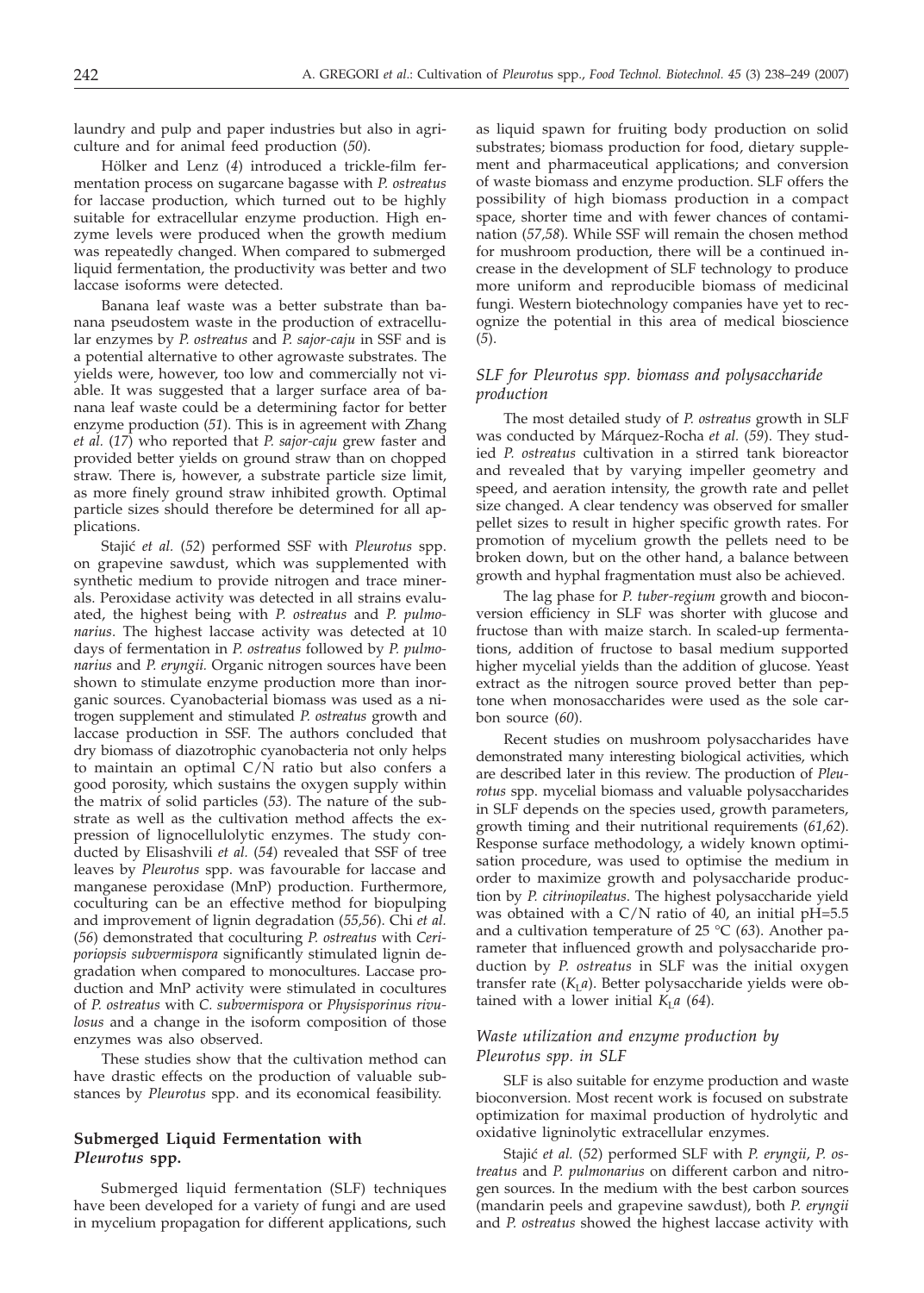$(NH_4)$ <sub>2</sub>SO<sub>4</sub> as the nitrogen source. With *P. ostreatus* and *P. pulmonarius*, the best nitrogen sources for production of peroxidases were peptone and  $NH<sub>4</sub>NO<sub>3</sub>$ . The correct composition of the cultivation medium is important for good enzyme production and various inducers have been tested for stimulating *P. ostreatus* enzyme production. Hou *et al.* (*65*) obtained high levels of laccase activity using cellobiose and peptone as the carbon and nitrogen sources. 2,2'-Azino-di-(3-ethylbenzothialozin-6-sulphonic acid) (ABTS) and Cu had a positive effect on laccase production and the former was shown to be the best laccase inducer in their study. Static cultures were superior to agitated cultures in terms of growth and laccase production, while nitrogen-limited culture media were only beneficial for laccase production. In another study, the Taguchi orthogonal array experimental design was applied for the optimization of laccase production in SLF with *P. ostreatus*. The most influential factor for laccase production was found to be the inducer 2,5-xylidine, followed by glucose concentration, wheat bran content, urea concentration, inoculum size, yeast extract concentration and pH (*66*). Mikiashvili *et al.* (*67*) reported that the highest MnP and laccase activities were obtained in xylan- -supplemented media, but enzyme activities decreased when supplemented with inorganic nitrogen sources. Peptone, followed by casein, was used as the nitrogen source for the best laccase accumulation; this results being attributable to higher biomass production. MnP and peroxidase secretion was stimulated by supplementation with casein hydrolysate. A liquid medium composed of mandarin peels and leaves inoculated with *P. dryinus* allowed the simultaneous production of hydrolases and oxidases at high levels. Carboxymethyl cellulase and xylanase appeared to be inducible enzymes. Addition of Mn enabled the laccase to MnP ratio to be regulated. For MnP production the presence of lignocellulosic substrates is a prerequisite and shows a positive correlation with their addition (*50*). This is supported by Hou *et al.* (*65*), who did not detect any MnP activity in N limited glucose medium with *P. ostreatus*. *Pleurotus* spp. SLF on tree leaves provided better hydrolytic enzyme production than SSF (*54*).

*P. ostreatus* mycelium could be cultivated employing coffee pulp wastewater extract supplemented with glucose. The polluting load was reduced by more than 50 % at the end of 20 days of fermentation (*68*). SLF with *P. ostreatus* was also used for removing phenolic compounds from olive oil mill wastewater (OMWW). Laccase was the sole ligninolytic enzyme detected and was produced during primary growth. The phenolic content and toxicity were successfully reduced, but only when high OMWW dilutions were used. This could be a valuable method for problematic OMWW treatment before its release into the environment (*69*).

#### **Medicinal Properties of** *Pleurotus* **spp.**

Recent studies on various *Pleurotus* species have shown a number of therapeutic activities, such as antitumour, immunomodulatory, antigenotoxic, antioxidant, anti-inflammatory, hypocholesterolaemic, antihypertensive, antiplatelet-aggregating, antihyperglycaemic, antimicrobial and antiviral activities.

#### *Antitumour activity*

Much recent research has been carried out on *Pleurotus* spp. extracts and isolated compounds such as polysaccharides, proteins and other substances that possess antineoplastic activities *in vitro* and *in vivo*.

Various crude extracts of *Pleurotus* species have been shown to possess relatively strong antitumour activities. Methanol extracts of *P. florida* and *P. pulmonarius* fruiting bodies significantly reduced solid tumours in mice (*70,71*). *P. ostreatus* mycelium extract, alone and combined with the chemotherapeutic agent cyclophosphamide, inhibited *in vivo* tumour growth in mice. The combined administration of the extract with cyclophosphamide decreased the degree of leukopenia compared to administration of cyclophosphamide alone (*72*). A water extract of *P. ostreatus* exhibited the most significant cytotoxicity by inducing apoptosis of human carcinoma cells, when compared to many other mushroom extracts. It has been suggested that the active compounds in the extract were water-soluble proteins or polypeptides (*73*).

Among the components of such extracts, polysaccharides are well-documented as potent antitumour and immunomodulating substances (*74,75*). Many polysaccharides from *Pleurotus* spp. have been isolated and identified (*76–86*). For some of them, important medicinal properties, including antitumour activities, have been shown. *P. tuber-regium* polysaccharides, extracted from mycelium and fruiting bodies, effectively inhibited solid tumour proliferation in mice. Antitumour effects have also been shown on different human tumour cell lines (*87,88*). Wong *et al.* (*89*) showed that *P. tuber-regium* polysaccharides exerted antitumour activity, through cytotoxicity and antiproliferative activity, against human leukaemia cells *in vitro*. The polysaccharides induced apoptosis and caused cell cycle arrest. Compared to native *P. tuber-regium* polysaccharides, their corresponding carboxymethylated or sulphated derivatives showed higher antitumour activity, presumably because of their higher water solubility and relatively extended flexible chains (*90–93*). A novel a-glucan from *P. ostreatus* mycelium induced apoptosis of colon cancer cells *in vitro* (*94*) and water-soluble polysaccharides extracted from *P. citrinopileatus* fermentation broth have been shown to reduce the number of metastatic tumour nodules in tumour-bearing mice (*63*).

Antitumour properties have also been demonstrated for *Pleurotus* spp. proteins, proteoglycans, and DNA. A lectin isolated from *P. ostreatus* potently inhibited growth of sarcoma and hepatoma in mice and prolonged their lifespan (*95*). A *P. eous* lectin exerted antiproliferative effects on human tumour cell lines while showing no cytotoxicity (*96*). Furthermore, two ribonucleases isolated from *P. sajor-caju* and *P. ostreatus* fruiting bodies exhibited antiproliferative effects on tumour and leukaemia cell lines (*97,98*). Another protein, eryngeolysin, isolated from *P. eryngii* fruiting bodies, exhibited cytotoxicity against leukaemia cells (*99*). Water-soluble proteoglycans were purified from *P. ostreatus* mycelium and exerted antitumour activity in sarcoma-bearing mice. Proteoglycans injected into mice reduced the number of tumour cells by cell cycle arrest (*100*). Moreover, DNA isolated from *P. ostreatus* fruiting bodies administered to mice with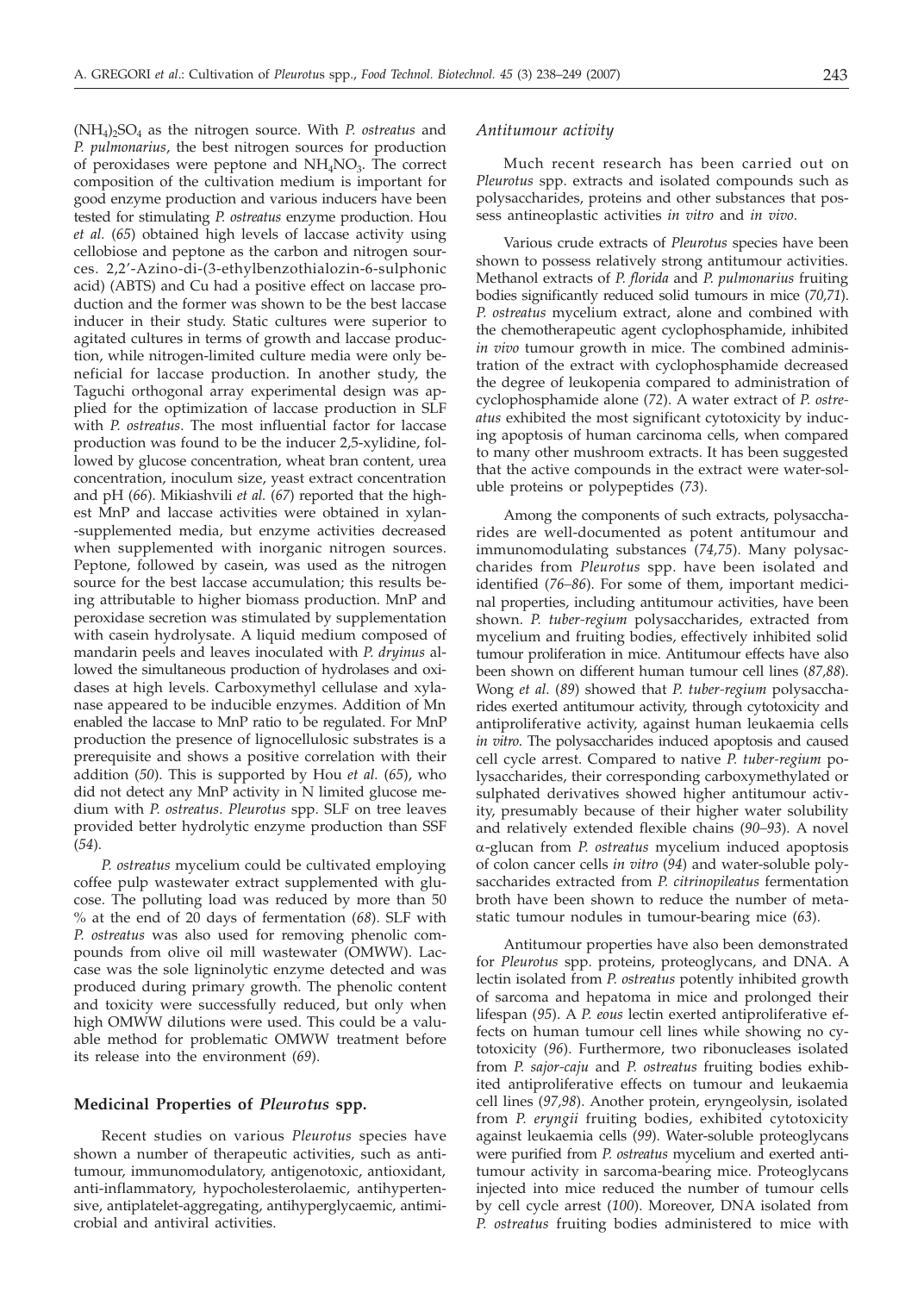solid Ehrlich carcinoma significantly increased the lifespan of mice (*101*).

#### *Immunomodulatory and antimitogenic activities*

The antitumour effects of mushrooms are mostly attributed to stimulation of the immune response. Recently, several compounds from *Pleurotus* species with immunostimulatory activities on humoral and cell-mediated immunity have been isolated. Water-soluble polysaccharides extracted from *P. citrinopileatus* fermentation broth administered to mice resulted in a significant increase in the number of macrophages, T, CD4<sup>+</sup> and CD8<sup>+</sup> cells (*63*). Glucans isolated from *P. florida* fruiting bodies activated the phagocytic response of mouse macrophages *in vitro* (*83*) and significantly induced the proliferative response as well as phagocytic activity of fish leukocytes *in vitro* (*102*). Moreover, proteoglycans from *P. ostreatus* mycelia exerted immunomodulatory effects by elevating mouse natural killer cell cytotoxicity and by macrophage stimulation (*100*). DNA isolated from *P. ostreatus* fruiting bodies stimulated mouse natural killer cytotoxic activity *in vitro* (*101*).

Antimitogenic effects of *Pleurotus* spp.-derived compounds on immune cells have also been reported. A ribonuclease isolated from *P. sajor-caju* fruiting bodies exerted antiproliferative effect on murine splenocytes (*97*), while eryngeolysin from *P. eryngii* inhibited the stimulated mitogenic response of murine splenocytes (*99*). Furthermore, *P. flabellatus* lectin did not exhibit any mitogenic activity towards mouse T cells (*103*).

## *Antioxidant and gene protective activities*

Antioxidant compounds prevent oxidative damage related to aging and diseases, such as atherosclerosis, diabetes, cancer and cirrhosis. Mushrooms that contain antioxidants or increase antioxidant enzyme activity may be used to reduce oxidative damage in humans (*104*).

Of 89 mushroom species tested, an extract from *P. cornucopiae* possessed the most effective antigenotoxic and bio-antimutagenic activities when tested on *Salmonella typhimurium* and *Escherichia coli* (*105*). Furthermore, *P. cornucopiae* extracts significantly reduced H<sub>2</sub>O<sub>2</sub>-induced DNA damage in Chinese hamster lung cells (*106*) and *P. ostreatus* extract mitigated genotoxicity, as shown by the fact that it suppressed DNA damage induced by various mutagens in the Drosophila DNA repair test (*107*). On the other hand, a water extract of *P. sajor-caju* fruiting bodies had no genoprotective effects since it did not prevent  $H_2O_2$ -induced oxidative damage to cellular DNA (*108*).

Methanol extracts of *P. ostreatus* and *P. cystidiosus* fruiting bodies possessed antioxidant, reducing power, radical scavenging and iron chelating activities that were higher than those of other commercial mushrooms (*104*). On the other hand, Elmastas *et al.* (*109*) and Dubost *et al.* (*110*) reported that oyster mushroom extracts possessed only moderate antioxidant activities compared to other edible mushrooms. The antioxidant activity was positively correlated with total polyphenol content. Furthermore, Lee *et al.* (*111*) showed that *P. citrinopileatus* extracts prepared from fruiting bodies were more effective than those from mycelium and fermentation broth filtrate, presumably due to a higher amount of total phenols. Methanol extracts of *P. florida* and *P. pulmonarius* fruiting bodies showed similar antioxidant activities (*70,71*), and an ethanol extract from *P. citrinopileatus* fruiting bodies had antioxidant activities comparable to those from *P. eryngii*, *P. ferulae* and *P. ostreatus* mushrooms (*111,112*).

*P. citrinopileatus* fruiting body extracts have shown antioxidant activities *in vitro* and in hyperlipidaemic hamster rats. Extracts added to a high-fat diet increased the activities of antioxidant enzymes in rats (*113*). *P. ostreatus* mushroom extracts had antioxidant properties in aged and CCl<sub>4</sub>-induced liver damaged rats, as indicated by significant increases in concentrations of antioxidants and antioxidant enzymes (*114,115*). Pleuran, a b-glucan isolated from *P. ostreatus*, had a positive effect on the antioxidant status of rats and decreased precancerous lesions induced in rat colon (*116*). A polysaccharide-peptide complex isolated from *P. abalonus* fruiting bodies prolonged the lifespan of senescence-accelerated mice. Gene expression of antioxidant enzymes was up-regulated and consequently their activities were increased (*117*).

#### *Anti-inflammatory activity*

Jose *et al.* (*71,118*) showed that methanol extracts of *P. pulmonarius* and *P. florida* fruiting bodies decreased induced paw oedema in mice and ameliorated acute and chronic inflammation, respectively. Pleuran has also been shown to possess anti-inflammatory activity by exerting antioxidant and immunomodulatory effects on rats with induced colitis (*119,120*).

Hypersensitive immune responses, such as inflammation in delayed allergy, were suppressed by an ethanol extract of *P. eryngii*. It exhibited antiallergic activity after oral or percutaneous administration to mice with oxazolone-induced type IV allergy (*121*).

## *Cardiovascular disease protection and antihyperglycaemic activities*

Oyster mushrooms possess bioactive compounds with hypocholesterolaemic activities, such as polysaccharides, mevinolin and other statins (*122*). It has recently been reported that *P. citrinopileatus* fruiting body extracts exerted antihyperlipidaemic effects. Serum triglyceride and total cholesterol levels were lowered in hyperlipidaemic rats supplemented with the extracts, while high-density lipoprotein levels were significantly increased (*113*). Similar effects were noted when powdered *P. ostreatus* fruiting bodies or a water-soluble polysaccharide extracted from *P. citrinopileatus* fermentation broth were fed to hypercholesterolaemic or diabetic rats, respectively (*123,124*).

*Pleurotus* species also possess blood-pressure-lowering activity. Recently, *P. cornucopiae* has exhibited antihypertensive activity; this might be due in part to D-mannitol, which inhibits angiotensin I converting enzyme (*125*).

A methanol extract of *P. florida* fruiting bodies significantly inhibited platelet aggregation. The antiplatelet- -aggregating activity, along with the anti-inflammatory activities discussed above, suggest its potential therape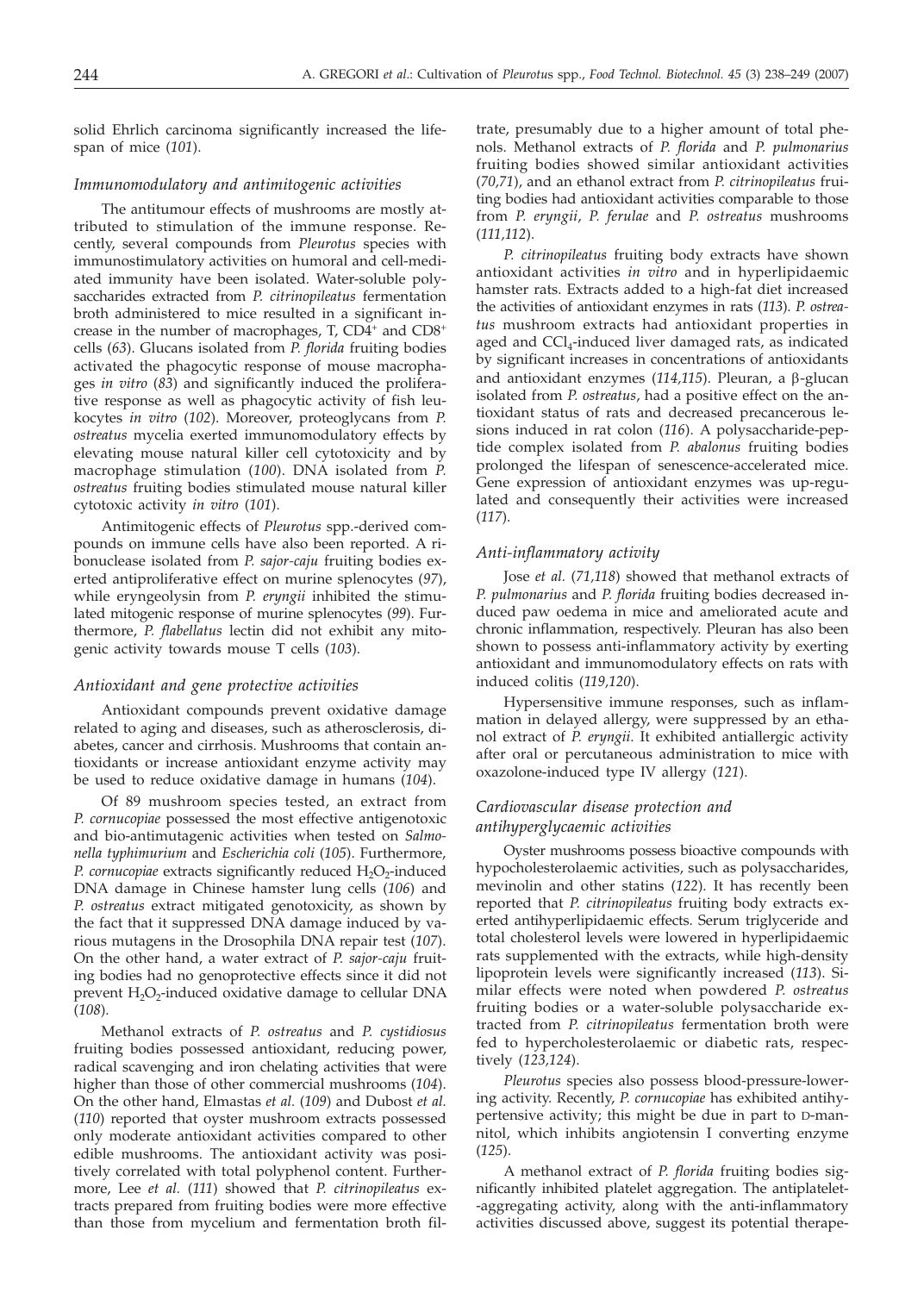utic use against vascular disorders, but the exact mechanism of these activities is unknown (*118*).

Antihyperglycaemic activity was demonstrated with a water-soluble polysaccharide from *P. citrinopileatus* fermentation broth. The polysaccharide was effective in lowering blood glucose levels in diabetic rats (*124*).

## *Antimicrobial activity*

Antibacterial and antifungal activities have been observed in *Pleurotus* spp. extracts and isolated compounds, presumably produced as a defence mechanism against other organisms. Table 1 (*97,99,126–129*) summarizes recently reported antimicrobial activities of *Pleurotus* spp.

als, which often cause environmental pollution, into food and valuable compounds. These and many other materials have been successfully used for biomass production.

Solid- and liquid-state fermentations can be successfully applied for *Pleurotus* spp. cultivation. Each one has its advantages and shortcomings and the decision as to which method should be used for a specific application must be carefully evaluated, as the outcomes are influenced by several factors. Solid-state fermentation is still the preferred method for waste utilization. Different approaches can be used for enzyme production, as an example, the trickle film process for laccase production developed by Hölker and Lenz (*4*). On the other hand,

Table 1. Reported antimicrobial activities of *Pleurotus* spp.

| Species       |                                                             | Effective against                                                                                    | Reference |
|---------------|-------------------------------------------------------------|------------------------------------------------------------------------------------------------------|-----------|
| P. ostreatus  | Crude extracts from fermentation broth                      | Gram-positive, Gram-negative bacteria and<br>Aspergillus niger                                       | (126)     |
|               | Hexane-dichloromethane extract containing<br>p-anisaldehyde | Bacillus subtilis, Pseudomonas aeruginosa, Aspergillus<br>niger and Fusarium oxysporum               | (127)     |
|               | Various extracts; two main unidentified<br>compounds        | Bacillus spp., Escherichia coli, Vibrio cholerae and<br>Salmonella typhi                             | (128)     |
| P. eryngii    | Eryngin – an antifungal peptide                             | Fusarium oxysporum and Mycosphaerella arachidicola                                                   | (129)     |
|               | Eryngeolysin - a haemolysin                                 | Bacillus spp.                                                                                        | (99)      |
| P. sajor-caju | 12 kDa ribonuclease                                         | Fusarium oxysporum, Mycosphaerella arachidicola,<br>Pseudomonas aeruginosa and Staphylococcus aureus | (97)      |

## *Antiviral activity*

Mushrooms contain substances that exert direct or indirect antiviral effects as a result of immunostimulatory activity (*130*). Inhibitory activity against human immunodeficiency virus (HIV)-1 reverse transcriptase has recently been demonstrated for *P. sajor-caju* and *P. pulmonarius* hot water extracts (*131*). Anti-HIV activity was also demonstrated for a ubiquitin-like protein isolated from *P. ostreatus* fruiting bodies (*132*). Moreover, Zhang *et al.* (*133,134*) demonstrated that, in contrast to water-insoluble b-glucans isolated from *P. tuber-regium* sclerotia, their corresponding water-soluble sulphated derivatives exert antiviral activities against herpes simplex virus type 1 and type 2. The effect is presumably elicited by the binding of sulphated  $\beta$ -glucans to viral particles, thus preventing them from infecting the host cells.

### **Concluding Remarks**

Much work has been carried out on *Pleurotus* spp. mushroom cultivation, biomass production by means of solid- and liquid-state fermentation, and medicinal properties. Studies on mushroom cultivation have been focused on optimization of alternative substrates. It has been shown that a wide variety of agricultural (by-)products, weeds and wastes can be successfully used to produce food, feed, enzyme and medicinal compounds and to degrade and detoxify wastes. Due to an increasingly negative human impact on the environment, these techniques, together with others, constitute a very important tool for converting abundant quantities of waste materisubmerged liquid fermentations can be more uniform and reproducible, which is interesting for obtaining products with medicinal properties, although this potential has yet to be recognized by western biotechnology companies (*5*)*.* Different substrates for solid- and liquid-state fermentations with *Pleurotus* spp. have been evaluated and nutritional requirements and culturing parameters were established. The authors point out that the correct selection of medium composition and environmental parameters is crucial if optimal biomass, enzyme or metabolite production is required.

*Pleurotus* species possess a number of beneficial medicinal properties, such as antitumour, immunomodulatory, antigenotoxic, antioxidant, anti-inflammatory, antiallergic, hypocholesterolaemic, antihypertensive, antihyperglycaemic, antimicrobial and antiviral activities. These activities have been reported for various extracts and isolated compounds, such as polysaccharides, polysaccharide-protein complexes, proteoglycans, proteins and DNA from oyster mushroom fermentation broth, mycelia or fruiting bodies. In particular, polysaccharides appear to be potent antitumour and immunomodulating substances, besides possessing other beneficial activities. However, the biochemical mechanisms of these therapeutic activities still remain largely unknown.

#### *Acknowledgements*

We thank the Slovenian Research Agency (applicative research project L2-7598 and L4-6420) that enabled us to write this review article. We would also like to thank Prof. Dr. Roger Pain for taking the time to review our work.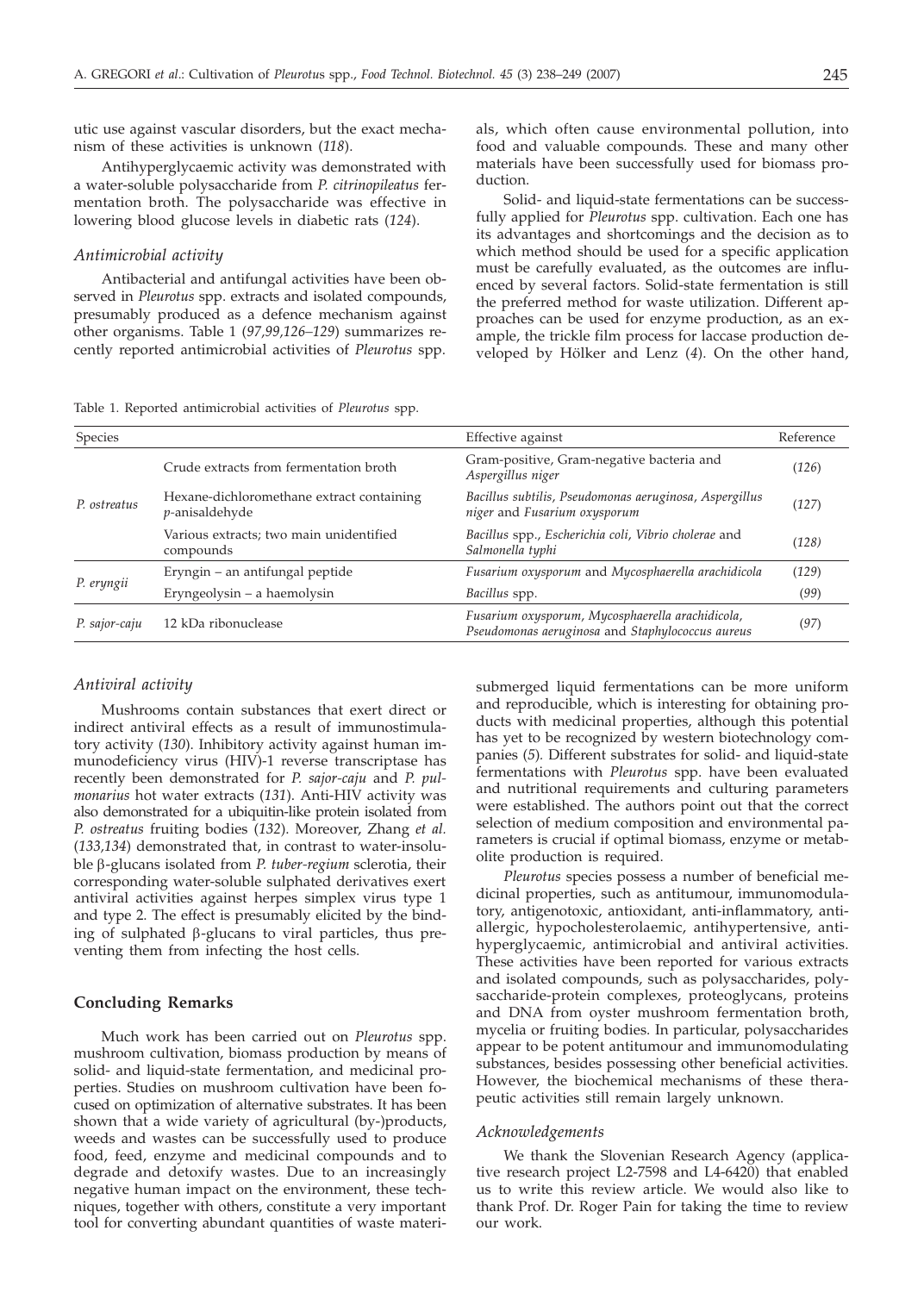## **References**

- *1.* S.T. Chang, World production of cultivated and medicinal mushrooms in 1997 with emphasis on *Lentinus edodes* (Berk.) Sing, China, *Int. J. Med. Mush. 1* (1999) 291–300.
- *2.* D.J. Royse, Influence of spawn rate and commercial delayed release nutrient levels on *Pleurotus cornucopiae* (oyster mushroom) yield, size and time to production, *Appl. Microbiol. Biotechnol. 58* (2002) 527–531.
- *3.* S. Banik, R. Nandi, Effect of supplementation of rice straw with biogas residual slurry manure on the yield, protein and mineral contents of oyster mushroom, *Ind. Crops Prod*. *20* (2004) 311–319.
- *4.* U. Hölker, J. Lenz, Trickle-film processing: An alternative for producing fungal enzymes, *BIOforum Europe*, *6* (2004) 55–57.
- *5.* J.E. Smith, N.J. Rowan, R. Sullivan, Medicinal mushrooms: A rapidly developing area of biotechnology for cancer therapy and other bioactivities, *Biotechnol. Lett. 24* (2002) 1839– 1845.
- *6.* N. Gunde-Cimerman, Medicinal value of the genus *Pleurotus* (Fr.) P. Karst. (Agaricales s.l., Basidiomycetes), *Int. J. Med. Mush. 1* (1999) 69–80.
- *7.* M. Pavlik, Growing of *Pleurotus ostreatus* on woods of various deciduous trees, *Acta Edulis Fungi*, *12* (2005) 306–312.
- *8.* P. Stamets: *Growing Gourmet and Medicinal Mushrooms*, Ten Speed Press, Berkeley, USA (2000) p. 150.
- *9.* K.W. Choi, Oyster mushroom cultivation: Shelf or bag? (2003) (*http://www.mushworld.com*).
- *10.* Q. Mandeel, A. Al-Laith, S. Mohamed, Cultivation of oyster mushrooms (*Pleurotus* spp.) on various lignocellulosic wastes, *World J. Microbiol. Biotechnol. 21* (2005) 601–607.
- *11.* H.D. Guo, L.Z. Wan, C.Y. Huang, Y.C. Yu, B.S. Zhang, H.T. Shan, Effect of nutritional parameters and temperature on the growth of *Pleurotus nebrodensis* mycelium, and an optimized cultivation method, *Acta Edulis Fungi*, *13* (2006) 71– 73.
- *12.* S.C. Croan, Conversion of conifer wastes into edible and medicinal mushrooms, *Forest Prod. J. 54* (2004) 68–76.
- *13.* R.G. Ruan, L.C. Ding, X.H. Pan, H. Chen, Y.F. Luo, Domestication and cultivation of *Pleurotus citrinopileatus* strain Ninghuang No. 16 on a substrate containing pine and fir sawdust, *Acta Edulis Fungi*, *13* (2006) 36–38.
- *14.* S.C. Croan, Conversion of wood waste into value-added products by edible and medicinal *Pleurotus* (Fr.) P. Karst. species (Agaricales s.l*.,* Basidiomycetes), *Int. J. Med. Mush. 2* (2000) 73–80.
- *15.* M. Obodai, J. Cleland-Okine, K.A. Vowotor, Comparative study of the growth and yield of *Pleurotus ostreatus* on different lignocellulosic by-products, *J. Ind. Microbiol. Biotechnol. 30* (2003) 146–149.
- *16.* A.E. Rodriguez Estrada, D.J. Royse, Yield size and bacterial blotch resistance of *Pleurotus eryngii* grown on cottonseed hulls/oak sawdust supplemented with manganese, copper and whole ground soybean, *Bioresour. Technol. 98* (2007) 1898–1906.
- *17.* R. Zhang, X. Li, J.G. Fadel, Oyster mushroom cultivation with rice and wheat straw, *Bioresour. Technol. 82* (2002) 277–284.
- *18.* M.N. Shashirekha, S. Rajarathnam, Z. Bano, Effects of supplementing rice straw growth substrate with cotton seeds on the analytical characteristics of the mushroom, *Pleurotus florida* (Block & Tsao), *Food Chem. 92* (2005) 255–259.
- *19.* D.L. Domondon, W. He, N.D. Kimpe, M. Höfte, J. Poppe, b-Adenosine, a bioactive compound in grass chaff stimulating mushroom production, *Phytochemistry*, *65* (2004) 181– 187.
- *20.* O.S. Isikhuemhen, F. Nerud, R. Vilgalys, Cultivation studies on wild and hybrid strains of *Pleurotus tuber-regium* (Fr.) Sing. on wheat straw substrate, *World J. Microbiol. Biotechnol. 16* (2000) 431–435.
- *21.* E. Kalmis, S. Sargi n, Cultivation of two *Pleurotus* species on wheat straw substrates containing olive mill waste water, *Int. Biodeter. Biodegr. 53* (2004) 43–47.
- *22.* C. Soler-Rivas, A. Garcia-Rosado, I. Polonia, G. Junca- -Blanch, F.R. Marin, H.J. Wichers, Microbiological effects of olive mill waste addition to substrates for *Pleurotus pulmonarius* cultivation, *Int. Biodeter. Biodegr. 57* (2006) 37–44.
- *23.* A. Philippoussis, G. Zervakis, P. Diamantopoulou, Bioconversion of agricultural lignocellulosic wastes through the cultivation of the edible mushrooms *Agrocybe aegerita, Volvariella volvacea* and *Pleurotus* spp.*, World J. Microbiol. Biotechnol. 17* (2001) 191–200.
- *24.* D. Hernández, J.E. Sánchez, K. Yamasaki, A simple procedure for preparing substrate for *Pleurotus ostreatus* cultivation, *Bioresour. Technol. 90* (2003) 145–150.
- *25.* D. Salmones, G. Mata, K.N. Waliszewski, Comparative culturing of *Pleurotus* spp. on coffee pulp and wheat straw: Biomass production and substrate biodegradation, *Bioresour. Technol. 96* (2005) 537–544.
- *26.* L. Zhanxi, L. Zhanhua: *JUNCAO Technology*, China Agricultural Scientech Press, Beijing, China (2001) pp. 131–134, 233–237.
- *27.* D.J. Royse, T.W. Rhodes, S. Ohga, J.E. Sanchez, Yield, mushroom size and time to production of *Pleurotus cornucopiae* (oyster mushroom) grown on switch grass substrate spawned and supplemented at various rates, *Bioresour. Technol. 91* (2004) 85–91.
- *28.* M.N. Shashirekha, S. Rajarathnam, Z. Bano, Enhancement of bioconversion efficiency and chemistry of the mushroom, *Pleurotus sajor-caju* (Berk and Br.) Sacc. produced on spent rice straw substrate, supplemented with oil seed cakes, *Food Chem. 76* (2002) 27–31.
- *29.* M. Bonatti, P. Karnopp, H.M. Soares, S.A. Furlan, Evaluation of *Pleurotus ostreatus* and *Pleurotus sajor-caju* nutritional characteristics when cultivated in different lignocellulosic wastes, *Food Chem. 88* (2004) 425–428.
- *30.* L. Ancona Mendez, C.A. Sandoval Castro, R. Belmar Casso, C.M. Capetillo Leal, Effect of substrate and harvest on the amino acid profile of Oyster mushroom (*Pleurotus ostreatus*), *J. Food Compos. Anal. 18* (2005) 447–450.
- *31.* R. Mukherjee, B. Nandi, Improvement of *in vitro* digestibility through biological treatment of water hyacinth biomass by two *Pleurotus* species, *Int. Biodeter. Biodegr. 53* (2004) 7–12.
- *32.* A. Yildiz, M. Karakaplan, F. Aydin, Studies on *Pleurotus ostreatus* (Jacq. *ex* Fr.) Kum. var. *salignus* (Pers. *ex* Fr.) Konr. *et* Maubl.: Cultivation, proximate composition, organic and mineral composition of carpophores, *Food Chem. 61* (1998) 127–130.
- *33.* R. Ragunathan, K. Swaminathan, Nutritional status of *Pleurotus* spp. grown on various agro-wastes, *Food Chem. 80* (2003) 371–375.
- *34.* N. Das, M. Mukherjee, Cultivation of *Pleurotus ostreatus* on weed plants, *Bioresour. Technol. 98* (2007) 2723–2726.
- *35.* S. Yildiz, Ü.C. Yildiz, E.D. Gezer, A. Temiz, Some lignocellulosic wastes used as raw material in cultivation of the *Pleurotus ostreatus* culture mushroom, *Process Biochem. 38* (2002) 301–306.
- *36.* E. Baysal, H. Peker, M.K. Yalinkiliç, A. Temiz, Cultivation of oyster mushroom on waste paper with some added supplementary materials, *Bioresour. Technol. 89* (2003) 95–97.
- *37.* N.R. Curvetto, D. Figlas, R. Devalis, S. Delmastro, Growth and productivity of different *Pleurotus ostreatus* strains on sunflower seed hulls supplemented with N-NH<sub>4</sub><sup>+</sup> and/or Mn(II), *Bioresour. Technol. 84* (2002) 171–176.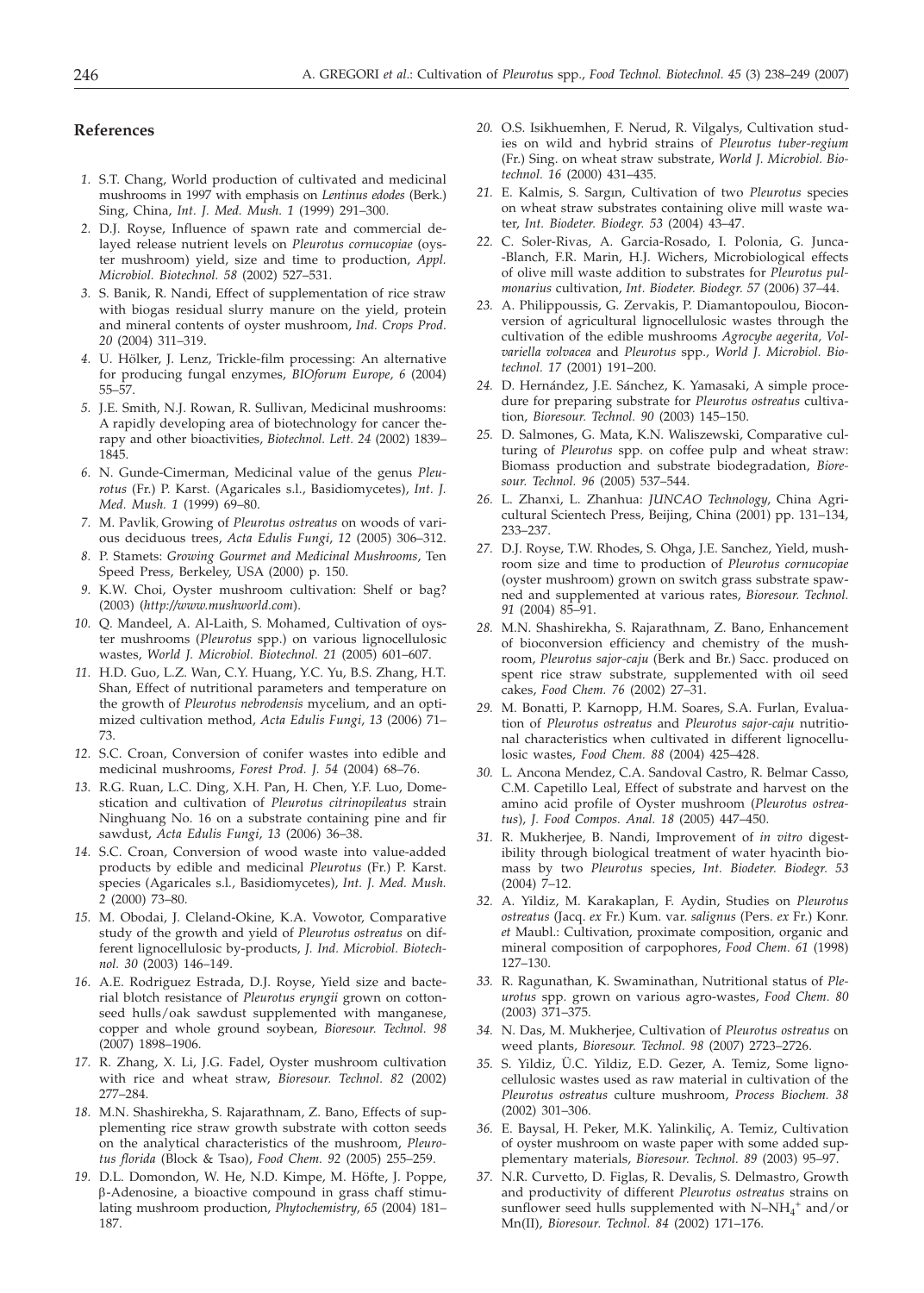- *38.* D. Wang, A. Sakoda, M. Suzuki, Biological efficiency and nutritional value of *Pleurotus ostreatus* cultivated on spent beer grain, *Bioresour. Technol. 78* (2001) 293–300.
- *39.* Y.S. Cho, J.S. Kim, D.E. Crowley, B.G. Cho, Growth promotion of the edible fungus *Pleurotus ostreatus* by fluorescent pseudomonads, *FEMS Microbiol. Lett. 218* (2003) 271–276.
- *40.* M.Q. Qu, Z.T. Xing, J.H. Chen, M.R. Li, D.Y. Men, N. Wang, W.M. Xie, Effect of heavy metal-containing substrates on the yield and quality of *Pleurotus eryngii* fruiting bodies, *Acta Edulis Fungi*, *13* (2006) 57–60.
- *41.* N.L. Poyedinok, A.S. Buchalo, A.M. Negriyko, J.V. Potemkina, O.B. Mykchaylova, The action of argon and helium- -neon laser radiation on growth and fructification of culinary–medicinal mushrooms *Pleurotus ostreatus* (Jacq.:Fr.) Kumm., *Lentinus edodes* (Berk.) Singer, and *Hericium erinaceus* (Bull.:Fr.) Pers., *Int. J. Med. Mush. 5* (2003) 293–299.
- 42. S. Berne, J. Pohleven, I. Vidic, D. Drobne, J. Štrus, P. Maček, F. Pohleven, K. Sepčić, Ostreolysin, a cytolitic protein from *Pleurotus ostreatus* with a putative role in fructification of the mushroom, *Proceedings of the Fifth International Conference on Mushroom Biology and Mushroom Products*, Shanghai, China (2005) p. 91.
- *43.* G. Nasim, S.H. Malik, R. Bajwa, M. Afzal, S.W. Mian, Effect of three different culture media on mycelial growth of oyster and chinese mushrooms, *OnLine Journal of Biological Sciences*, *1* (2001) 1130–1133.
- *44.* G. Zervakis, A. Philippoussis, S. Ioannidou, P. Diamantopoulou, Mycelium growth kinetics and optimal temperature conditions for the cultivation of edible mushroom species on lignocellulosic substrates, *Folia Microbiol. 46* (2001) 231–234.
- 45. A. Gregori, B. Pahor, F. Pohleven, M. Berovič, A. Pivec, K. Rižnar: Materiali peršoji mižnarodnoji specializovanoji nauko*vo-prakticnoji konferenciji Gribna industrija*, Kiev, Ukraine (2006) pp. 8–12 (in Ukrainian).
- *46.* S. Yildiz, E.D. Gezer, Ü.C. Yildiz, A. Temiz, E. Dizman, Effects of different substrate combinations on mycelial growth of *Pleurotus ostreatus*, *Proceedings of the Fifth International Conference on Mushroom Biology and Mushroom Products,* Shanghai, PR China (2006) p. 551.
- *47.* S.G. Villas-Bôas, E. Esposito, M.M. de Mendonça, Bioconversion of apple pomace into a nutritionally enriched substrate by *Candida utilis* and *Pleurotus ostreatus*, *World J. Microbiol. Biotechnol. 19* (2003) 461–467.
- *48.* A. Sánchez, F. Ysunza, M.J. Beltran-Garcia, M. Esqueda, Biodegradation of viticulture wastes by *Pleurotus*: A source of microbial and human food and its potential use in animal feeding, *J. Agric. Food Chem. 50* (2002) 2537–2542.
- *49.* B. Ghibom, S. Minkyung, L. Seungyong, H. Seokhwan, Response surface analysis of solid state growth of *Pleurotus ostreatus* mycelia utilizing whey permeate, *Biotechnol. Lett. 27* (2005) 1537–1541.
- *50.* V. Elisashvili, M. Penninckx, E. Kachlishvili, M. Asatiani, G. Kvesitadze, Use of *Pleurotus dryinus* for lignocellulolytic enzymes production in submerged fermentation of mandarin peels and tree leaves, *Enzyme Microb. Technol. 38* (2006) 998–1004.
- *51.* G.V. Reddy, P. Ravindra Babu, P. Komaraiah, K.R.R.M. Roy, I.L. Kothari, Utilization of banana waste for the production of lignolytic and cellulolytic enzymes by solid substrate fermentation using two *Pleurotus* species (*P. ostreatus* and *P. sajor-caju*), *Process Biochem. 38* (2003) 1457–1462.
- 52. M. Stajić, L. Persky, D. Friesem, Y. Hadar, S.P. Wasser, E. Nevo, J. Vukojević, Effect of different carbon and nitrogen sources on laccase and peroxidases production by selected *Pleurotus* species, *Enzyme Microb. Technol. 38* (2006) 65–73.
- *53.* A. Mishra, S. Kumar, Cyanobacterial biomass as N-supplement to agro-waste for hyper-production of laccase from

*Pleurotus ostreatus* in solid state fermentation, *Process Biochem. 42* (2007) 681–685.

- *54.* V. Elisashvili, M. Penninckx, E. Kachlishvili, N. Tsiklauri, E. Metreveli, T. Kharziani, G. Kvesitadze, *Lentinus edodes* and *Pleurotus* species lignocellulolytic enzymes activity in submerged and solid-state fermentation of lignocellulosic wastes of different composition, *Bioresour. Technol.* (in press).
- *55.* T. Watanabe, Y. Watanabe, K. Nakamura, Biodegradation of wood in dual cultures of selected two fungi determined by chopstick method, *J. Biosci. Bioeng. 95* (2003) 623–626.
- *56.* Y. Chi, A. Hatakka, P. Maijala, Can co-culturing of two white- -rot fungi increase lignin degradation and the production of lignin-degrading enzymes?, *Int. Biodeter. Biodegr. 59* (2007) 32–39.
- *57.* F.C. Yang, C.B. Liau, The influence of environmental conditions on polysaccharide formation by *Ganoderma lucidum* in submerged cultures, *Process Biochem. 33* (1998) 547–553.
- *58.* M.T. Friel, A.J. McLoughlin, Production of a liquid inoculum spawn of *Agaricus bisporus, Biotechnol. Lett. 22* (2000) 351–354.
- *59.* F.J. Márquez-Rocha, G.K. Guillén, J.E. Sánchez, R. Vázquez- -Duhalt, Growth characteristics of *Pleurotus ostreatus* in bioreactors, *Biotechnol. Tech. 13* (1999) 29–32.
- *60.* J.Z. Wu, P.C.K. Cheung, K.H. Wong, N.L. Huang, Studies on submerged fermentation of *Pleurotus tuber-regium* (Fr.) Singer-Part 1: Physical and chemical factors affecting the rate of mycelial growth and bioconversion efficiency, *Food Chem. 81* (2003) 389–393.
- *61.* S.W. Kim, H.J. Hwang, J.P. Park, Y.J. Cho, C.H. Song, J.W. Yun, Mycelial growth and exo-biopolymer production by submerged culture of various edible mushrooms under different media, *Lett. Appl. Microbiol. 34* (2002) 56–61.
- *62.* F.R. Rosado, S. Germano, E.R. Carbonero, S.M.G. da Costa, M. Iacomini, C. Kemmelmeier, Biomass and exopolysaccharide production in submerged cultures of *Pleurotus ostreatoroseus* Sing. and *Pleurotus ostreatus* 'florida' (Jack.: Fr.) Kummer, *J. Basic Microbiol. 43* (2003) 230–237.
- *63.* J.C. Wang, S.H. Hu, Z.C. Liang, C.J. Yeh, Optimization for the production of water-soluble polysaccharide from *Pleurotus citrinopileatus* in submerged culture and its antitumor effect, *Appl. Microbiol. Biotechnol. 67* (2005) 759–766.
- *64.* R.M.M. Gern, E. Wisbeck, J.R. Rampinelli, J.L. Ninow, S.A. Furlan, Alternative medium for production of *Pleurotus ostreatus* biomass and potential antitumor polysaccharides, *Bioresour. Technol.* (in press).
- *65.* H. Hou, J. Zhou, J. Wang, C. Du, B. Yan, Enhancement of laccase production by *Pleurotus ostreatus* and its use for the decolorization of anthraquinone dye, *Process Biochem. 39* (2004) 1415–1419.
- *66.* K.K. Prasad, S.V. Mohan, R.S. Rao, B.R. Pati, P.N. Sarma, Laccase production by *Pleurotus ostreatus* 1804: Optimization of submerged culture conditions by Taguchi DOE methodology, *Biochem. Eng. J. 24* (2005) 17–26.
- *67.* N. Mikiashvili, S. Wasser, E. Nevo, V. Elisashvili, Effects of carbon and nitrogen sources on *Pleurotus ostreatus* ligninolytic enzyme activity, *World J. Microbiol. Biotechnol. 22* (2006) 999–1002.
- *68.* S. Rodríguez, M. Fernández, R.C. Bermúdez, H. Morris, N. García, Growth of *Pleurotus ostreatus* on the wastewater of a mushroom farm, *4th International Conference on Mushroom Biology and Mushroom Products*, Cuernavaca, Mexico (2002).
- *69.* G. Aggelis, D. Iconomou, M. Christou, D. Bokas, S. Kotzailias, G. Christou, V. Tsagou, S. Papanikolaou, Phenolic removal in a model olive oil mill wastewater using *Pleurotus ostreatus* in bioreactor cultures and biological evaluation of the process, *Water Res. 37* (2003) 3897–3904.
- *70.* N. Jose, K.K. Janardhanan, Antioxidant and antitumour activity of *Pleurotus florida*, *Curr. Sci. 79* (2000) 941–943.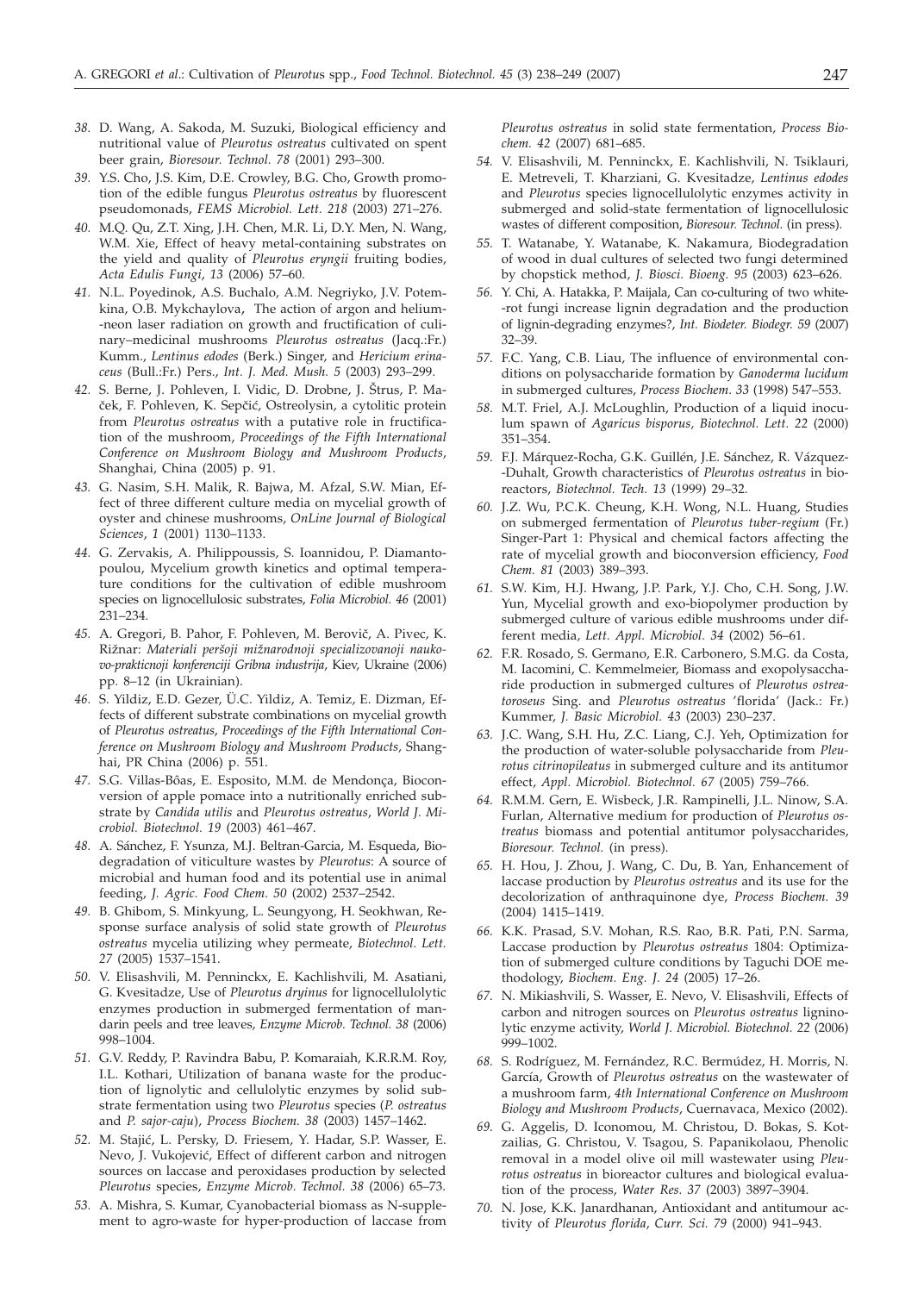- *71.* N. Jose, T.A. Ajith, K.K. Jananrdhanan, Antioxidant, anti- -inflammatory, and antitumor activities of culinary-medicinal mushroom *Pleurotus pulmonarius* (Fr.) Quel. (*Agaricomycetideae*), *Int. J. Med. Mush. 4* (2002) 59–66.
- *72.* I.G. Meerovich, M. Yang, P. Jiang, R.M. Hoffman, V.P. Gerasimenya, A.E. Orlov, A.P. Savitsky, V.O. Popov, Study of action of cyclophosphamide and extract of mycelium of *Pleurotus ostreatus in vivo* on mice, bearing melanoma B16-F0- -GFP, *Proceedings of the SPIE, Vol. 5704, Genetically Engineered and Optical Probes for Biomedical Applications III*, San Hose, California, USA (2005) pp. 214–221.
- *73.* Y.H. Gu, G. Sivam, Cytotoxic effect of oyster mushroom *Pleurotus ostreatus* on human androgen-independent prostate cancer PC-3 cells, *J. Med. Food*. *9* (2006) 196–204.
- *74.* S.P. Wasser, Medicinal mushrooms as a source of antitumor and immunomodulating polysaccharides, *Appl. Microbiol. Biotechnol. 60* (2002) 258–274.
- *75.* M. Zhang, S.W. Cui, P.C.K. Cheung, Q. Wang, Antitumor polysaccharides from mushrooms: A review on their isolation process, structural characteristics and antitumor activity, *Trends Food Sci. Technol. 18* (2007) 4–19.
- *76.* P.C. Cheung, M.Y. Lee, Fractionation and characterization of mushroom dietary fiber (nonstarch polysaccharides) as potential nutraceuticals from sclerotia of *Pleurotus tuber-regium* (Fries) singer, *J. Agric. Food Chem. 48* (2000) 3148– 3151.
- *77.* D. Chenghua, Y. Xiangliang, G. Xiaoman, W. Yan, Z. Jingyan, X. Huibi, A beta-D-glucan from the sclerotia of *Pleurotus tuber-regium* (Fr.) Sing, *Carbohydr. Res. 328* (2000) 629– 633.
- *78.* L. Zhang, M. Zhang, J. Dong, J. Guo, Y. Song, P.C.K. Cheung, Chemical structure and chain conformation of the water-insoluble glucan isolated from *Pleurotus tuber-regium*, *Biopolymers*, *59* (2001) 457–464.
- *79.* F.R. Rosado, E.R. Carbonero, C. Kemmelmeier, C.A. Tischer, P.A.J. Gorin, M. Iacomini, A partially 3-O-methylated ( $1 \rightarrow 4$ )-linked  $\alpha$ -D-galactan and  $\alpha$ -D-mannan from *Pleurotus ostreatoroseus* Sing, *FEMS Microbiol. Lett. 212* (2002) 261– 265.
- *80.* F.R. Rosado, E.R. Carbonero, R.F. Claudino, C.A. Tischer, C. Kemmelmeier, M. Iacomini, The presence of partially 3-O-methylated mannogalactan from the fruit bodies of edible basidiomycetes *Pleurotus ostreatus* 'florida' Berk. and *Pleurotus ostreatoroseus* Sing., *FEMS Microbiol. Lett. 221* (2003) 119–124.
- *81.* M. Zhang, L. Zhang, P.C. Cheung, J. Dong, Fractionation and characterization of a polysaccharide from the sclerotia of *Pleurotus tuber-regium* by preparative size-exclusion chromatography, *J. Biochem. Biophys. Methods, 56* (2003) 281– 289.
- *82.* M. Pramanik, S. Mondal, I. Chakraborty, D. Rout, S.S. Islam, Structural investigation of a polysaccharide (Fr. II) isolated from the aqueous extract of an edible mushroom, *Pleurotus sajor-caju*, *Carbohydr. Res. 340* (2005) 629–636.
- *83.* D. Rout, S. Mondal, I. Chakraborty, M. Pramanik, S.S. Islam, Chemical analysis of a new  $(1 \rightarrow 3)$ -,  $(1 \rightarrow 6)$ -branched glucan from an edible mushroom, *Pleurotus florida*, *Carbohydr. Res. 340* (2005) 2533–2539.
- *84.* D. Rout, S. Mondal, I. Chakraborty, S.S. Islam, The structure of a polysaccharide from Fraction-II of an edible mushroom, *Pleurotus florida*, *Carbohydr. Res. 341* (2006) 995–1002.
- *85.* E.R. Carbonero, A.H.P. Gracher, F.R. Smiderle, F.R. Rosado, G.L. Sassaki, P.A.J. Gorin, M. Lacomini, A  $\beta$ -glucan from the fruit bodies of edible mushrooms *Pleurotus eryngii* and *Pleurotus ostreatoroseus*, *Carbohydr. Polym. 66* (2006) 252–257.
- *86.* Y. Tao, L. Zhang, Determination of molecular size and shape of hyperbranched polysaccharide in solution, *Biopolymers*, *83* (2006) 414–423.
- *87.* M. Zhang, P.C. Cheung, L. Zhang, Evaluation of mushroom dietary fiber (nonstarch polysaccharides) from sclerotia of *Pleurotus tuber-regium* (Fries) Singer as a potential antitumor agent, *J. Agric. Food Chem. 49* (2001) 5059–5062.
- *88.* M. Zhang, L. Zhang, P.C.K. Cheung, V.E.C. Ooi, Molecular weight and anti-tumor activity of the water-soluble polysaccharides isolated by hot water and ultrasonic treatment from the sclerotia and mycelia of *Pleurotus tuber-regium*, *Carbohydr. Polym. 56* (2004) 123–128.
- *89.* S.M. Wong, K.K. Wong, L.C.M. Chiu, P.C.K. Cheung, Non- -starch polysaccharides from different developmental stages of *Pleurotus tuber-regium* inhibited the growth of human acute promyelocytic leukemia HL-60 cells by cell-cycle arrest and/or apoptotic induction, *Carbohydr. Polym. 68* (2007) 206–217.
- *90.* M. Zhang, L. Zhang, P.C. Cheung, Molecular mass and chain conformation of carboxymethylated derivatives of beta-glucan from sclerotia of *Pleurotus tuber-regium*, *Biopolymers*, *68* (2003) 150–159.
- *91.* M.E.I. Zhang, P.C.K. Cheung, L. Zhang, C.M. Chiu, V.E.C. Ooi, Carboxymethylated  $\beta$ -glucans from mushroom sclerotium of *Pleurotus tuber-regium* as novel water-soluble anti- -tumor agent, *Carbohydr. Polym. 57* (2004) 319–325.
- *92.* Y. Tao, L. Zhang, P.C. Cheung, Physicochemical properties and antitumor activities of water-soluble native and sulfated hyperbranched mushroom polysaccharides, *Carbohydr. Res. 341* (2006) 2261–2269.
- *93.* M. Zhang, P.C.K. Cheung, L.C.M. Chiu, E.Y.L. Wong, V.E.C. Ooi, Cell-cycle arrest and apoptosis induction in human breast carcinoma MCF-7 cells by carboxymethylated [beta]-glucan from the mushroom sclerotia of *Pleurotus tuber-regium*, *Carbohydr. Polym. 66* (2006) 455–462.
- *94.* I. Lavi, D. Friesem, S. Geresh, Y. Hadar, B. Schwartz, An aqueous polysaccharide extract from the edible mushroom *Pleurotus ostreatus* induces anti-proliferative and pro-apoptotic effects on HT-29 colon cancer cells, *Cancer Lett. 244* (2006) 61–70.
- *95.* H. Wang, J. Gao, T.B. Ng, A new lectin with highly potent antihepatoma and antisarcoma activities from the oyster mushroom *Pleurotus ostreatus*, *Biochem. Biophys. Res. Commun. 275* (2000) 810–816.
- *96.* R.G. Mahajan, S.I. Patil, D.R.K. Mohan, P. Shastry, *Pleurotus eous* mushroom lectin (PEL) with mixed carbohydrate inhibition and antiproliferative activity on tumor cell lines, *J. Biochem. Mol. Biol. Biophys. 6* (2002) 341–345.
- *97.* P.H. Ngai, T.B. Ng, A ribonuclease with antimicrobial, antimitogenic and antiproliferative activities from the edible mushroom *Pleurotus sajor-caju*, *Peptides*, *25* (2004) 11–17.
- *98.* L. Xia, K.T. Chu, T.B. Ng, A low-molecular mass ribonuclease from the brown oyster mushroom, *J. Pept. Res. 66* (2005) 1–8.
- *99.* P. Ngai, T. Ng, A hemolysin from the mushroom *Pleurotus eryngii*, *Appl. Microbiol. Biotechnol. 72* (2006) 1185–1191.
- *100.* I. Sarangi, D. Ghosh, S.K. Bhutia, S.K. Mallick, T.K. Maiti, Anti-tumor and immunomodulating effects of *Pleurotus ostreatus* mycelia-derived proteoglycans, *Int. Immunopharmacol. 6* (2006) 1287–1297.
- *101.* V. Shlyakhovenko, V. Kosak, S. Olishevsky, Application of DNA from mushroom *Pleurotus ostreatus* for cancer biotherapy: A pilot study, *Experim. Oncol. 28* (2006) 132–135.
- *102.* D. Kamilya, D. Ghosh, S. Bandyopadhyay, B.C. Mal, T.K. Maiti, *In vitro* effects of bovine lactoferrin, mushroom glucan and *Abrus* agglutinin on Indian major carp, catla (*Catla catla*) head kidney leukocytes, *Aquaculture*, *253* (2006) 130–139.
- *103.* J.C. Ho, S.C. Sze, W.Z. Shen, W.K. Liu, Mitogenic activity of edible mushroom lectins, *Biochim. Biophys. Acta*, *1671* (2004) 9–17.